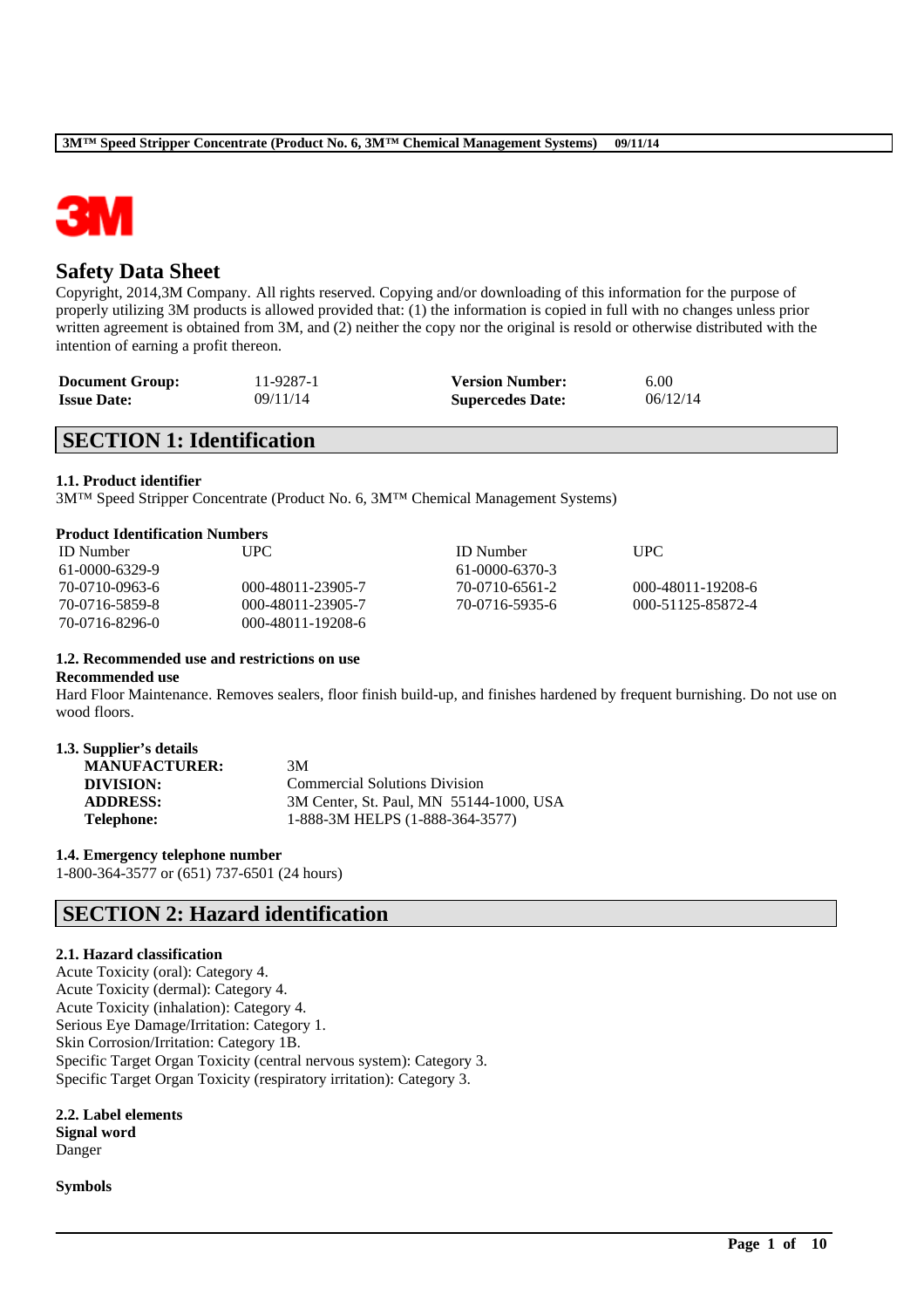Corrosion | Exclamation mark |

### **Pictograms**



**Hazard Statements** Harmful if swallowed. Harmful in contact with skin. Causes severe skin burns and eye damage. Harmful if inhaled. May cause respiratory irritation. May cause drowsiness or dizziness.

### **Precautionary Statements Prevention:**

Do not breathe fume/vapors. Use only outdoors or in a well-ventilated area. Wear protective gloves, protective clothing, and eye/face protection. Do not eat, drink or smoke when using this product. Wash thoroughly after handling.

### **Response:**

IF INHALED: Remove person to fresh air and keep comfortable for breathing. IF ON SKIN (or hair): Take off immediately all contaminated clothing. Rinse skin with water/shower. IF IN EYES: Rinse cautiously with water for several minutes. Remove contact lenses, if present and easy to do. Continue rinsing. IF SWALLOWED: Rinse mouth. Do NOT induce vomiting. Immediately call a POISON CENTER or doctor/physician. Take off contaminated clothing and wash it before reuse.

### **Storage:**

Store in a well-ventilated place. Keep container tightly closed. Store locked up.

### **Disposal:**

Dispose of contents/container in accordance with applicable local/regional/national/international regulations.

## **2.3. Hazards not otherwise classified**

May cause chemical gastrointestinal burns.

28% of the mixture consists of ingredients of unknown acute oral toxicity.

65% of the mixture consists of ingredients of unknown acute dermal toxicity.

65% of the mixture consists of ingredients of unknown acute inhalation toxicity.

# **SECTION 3: Composition/information on ingredients**

| Ingredient                                         | C.A.S. No.     | $\%$ by Wt                |
|----------------------------------------------------|----------------|---------------------------|
| <b>BENZYL ALCOHOL</b>                              | $100 - 51 - 6$ | 30 - 60 Trade Secret *    |
| <b>ETHANOLAMINE</b>                                | $141 - 43 - 5$ | 30 - 60 Trade Secret *    |
| <b>C8-10 FATTY ACIDS</b>                           | 68937-75-7     | 10 - 30 Trade Secret $*$  |
| <u> IPOLYETHYLENE GLYCOL TRIMETHYL NONYL ETHER</u> | 60828-78-6     | 1 - 5 Trade Secret *      |
| <b>Fragrance Added</b>                             | Mixture        | $\leq 0.5$ Trade Secret * |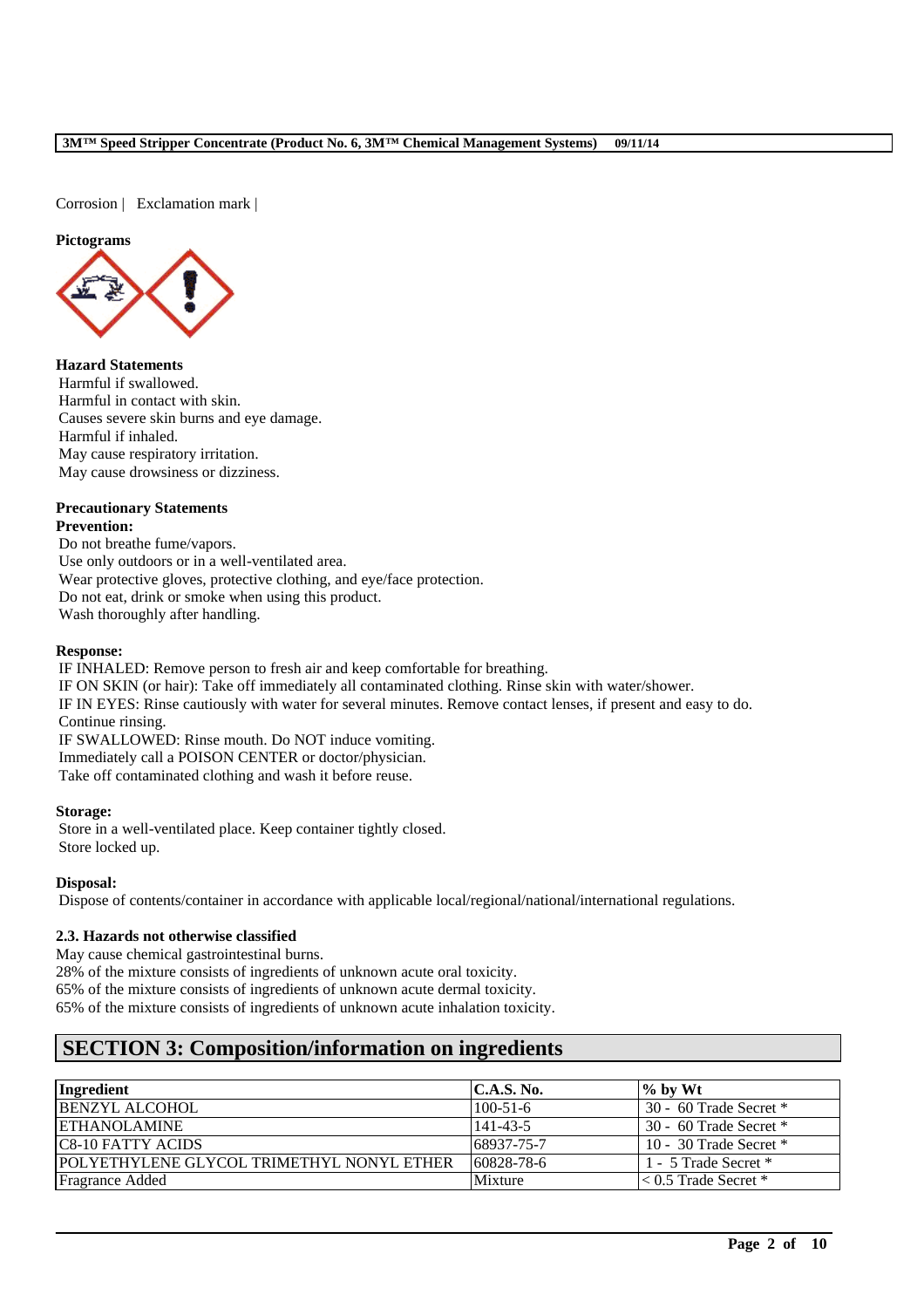\*The specific chemical identity and/or exact percentage (concentration) of this composition has been withheld as a trade secret.

# **SECTION 4: First aid measures**

# **4.1. Description of first aid measures**

### **Inhalation:**

Remove person to fresh air. If you feel unwell, get medical attention.

## **Skin Contact:**

Immediately flush with large amounts of water for at least 15 minutes. Remove contaminated clothing. Get immediate medical attention. Wash clothing before reuse.

### **Eye Contact:**

Immediately flush with large amounts of water for at least 15 minutes. Remove contact lenses if easy to do. Continue rinsing. Immediately get medical attention.

### **If Swallowed:**

Rinse mouth. Do not induce vomiting. Get immediate medical attention.

### **4.2. Most important symptoms and effects, both acute and delayed**

See Section 11.1. Information on toxicological effects.

# **4.3. Indication of any immediate medical attention and special treatment required**

Not applicable.

# **SECTION 5: Fire-fighting measures**

## **5.1. Suitable extinguishing media**

In case of fire: Use a fire fighting agent suitable for ordinary combustible material such as water or foam to extinguish.

## **5.2. Special hazards arising from the substance or mixture**

None inherent in this product.

## **Hazardous Decomposition or By-Products**

| During Combustion |
|-------------------|
| During Combustion |
| During Combustion |
|                   |

### **5.3. Special protective actions for fire-fighters**

No special protective actions for fire-fighters are anticipated.

# **SECTION 6: Accidental release measures**

## **6.1. Personal precautions, protective equipment and emergency procedures**

Evacuate area. Ventilate the area with fresh air. For large spill, or spills in confined spaces, provide mechanical ventilation to disperse or exhaust vapors, in accordance with good industrial hygiene practice. Warning! A motor could be an ignition source and could cause flammable gases or vapors in the spill area to burn or explode. Refer to other sections of this SDS for information regarding physical and health hazards, respiratory protection, ventilation, and personal protective equipment.

### **6.2. Environmental precautions**

Avoid release to the environment. For larger spills, cover drains and build dikes to prevent entry into sewer systems or bodies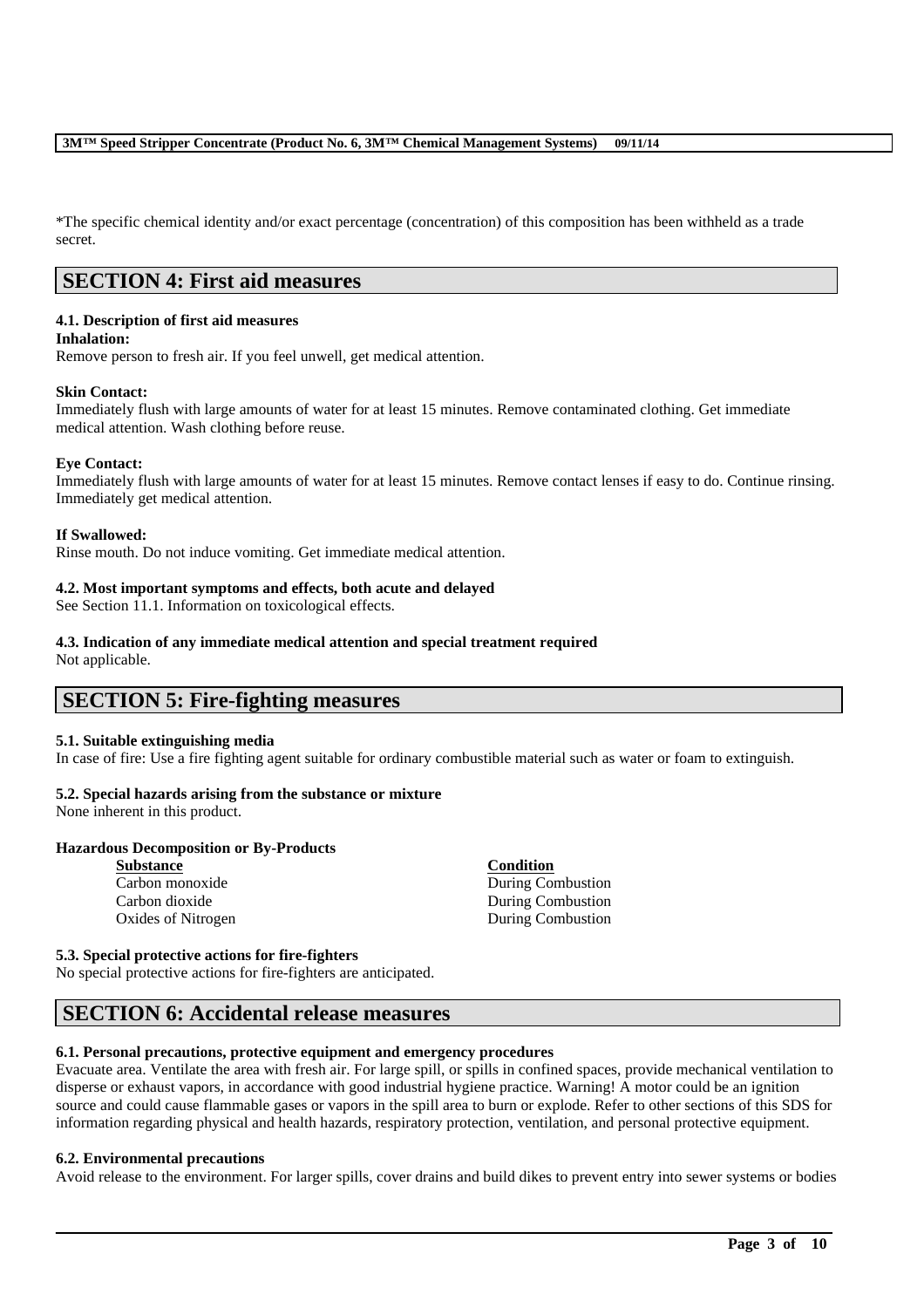of water.

## **6.3. Methods and material for containment and cleaning up**

Contain spill. Working from around the edges of the spill inward, cover with bentonite, vermiculite, or commercially available inorganic absorbent material. Mix in sufficient absorbent until it appears dry. Remember, adding an absorbent material does not remove a physical, health, or environmental hazard. Collect as much of the spilled material as possible. Place in a closed container approved for transportation by appropriate authorities. Clean up residue with water. Seal the container. Dispose of collected material as soon as possible.

# **SECTION 7: Handling and storage**

# **7.1. Precautions for safe handling**

For industrial or professional use only. This product is not intended to be used without prior dilution as specified on the product label. Grounding or safety shoes with electrostatic dissipating soles (ESD) are not required with a chemical dispensing system. Keep out of reach of children. Do not breathe fume/vapors. Do not get in eyes, on skin, or on clothing. Do not eat, drink or smoke when using this product. Wash thoroughly after handling. Avoid release to the environment. Wash contaminated clothing before reuse.

## **7.2. Conditions for safe storage including any incompatibilities**

Store in a well-ventilated place. Keep container tightly closed. Store away from acids.

# **SECTION 8: Exposure controls/personal protection**

# **8.1. Control parameters**

### **Occupational exposure limits**

If a component is disclosed in section 3 but does not appear in the table below, an occupational exposure limit is not available for the component.

| Ingredient            | <b>C.A.S. No.</b> | Agency       | Limit type                                      | <b>Additional Comments</b> |
|-----------------------|-------------------|--------------|-------------------------------------------------|----------------------------|
| <b>BENZYL ALCOHOL</b> | $100 - 51 - 6$    | AIHA         | $\text{TWA}:44.2 \text{ mg/m3}(10 \text{ ppm})$ |                            |
| <b>IETHANOLAMINE</b>  | 141-43-5          | <b>ACGIH</b> | TWA:3 ppm;STEL:6 ppm                            |                            |
| <b>ETHANOLAMINE</b>   | $141 - 43 - 5$    | <b>OSHA</b>  | $\text{TWA:6 mg/m3}(3 \text{ ppm})$             |                            |

ACGIH : American Conference of Governmental Industrial Hygienists

AIHA : American Industrial Hygiene Association

CMRG : Chemical Manufacturer's Recommended Guidelines

OSHA : United States Department of Labor - Occupational Safety and Health Administration

TWA: Time-Weighted-Average

STEL: Short Term Exposure Limit

CEIL: Ceiling

# **8.2. Exposure controls**

## **8.2.1. Engineering controls**

Use general dilution ventilation and/or local exhaust ventilation to control airborne exposures to below relevant Exposure Limits and/or control fume/vapor. If ventilation is not adequate, use respiratory protection equipment. NOTE: When used with a chemical dispensing system as directed, special ventilation is not required.

## **8.2.2. Personal protective equipment (PPE)**

## **Eye/face protection**

NOTE: When used with a chemical dispensing system as directed, eye contact with the concentrate is not expected to occur. If the product is not used with a chemical dispensing system or if there is an accidental release, wear protective eye/face protection. If product is not used with a chemical dispensing system or if there is an accidental release: Select and use eye/face protection to prevent contact based on the results of an exposure assessment. The following eye/face protection(s) are recommended:

\_\_\_\_\_\_\_\_\_\_\_\_\_\_\_\_\_\_\_\_\_\_\_\_\_\_\_\_\_\_\_\_\_\_\_\_\_\_\_\_\_\_\_\_\_\_\_\_\_\_\_\_\_\_\_\_\_\_\_\_\_\_\_\_\_\_\_\_\_\_\_\_\_\_\_\_\_\_\_\_\_\_\_\_\_\_\_\_\_\_

Full Face Shield Indirect Vented Goggles

# **Skin/hand protection**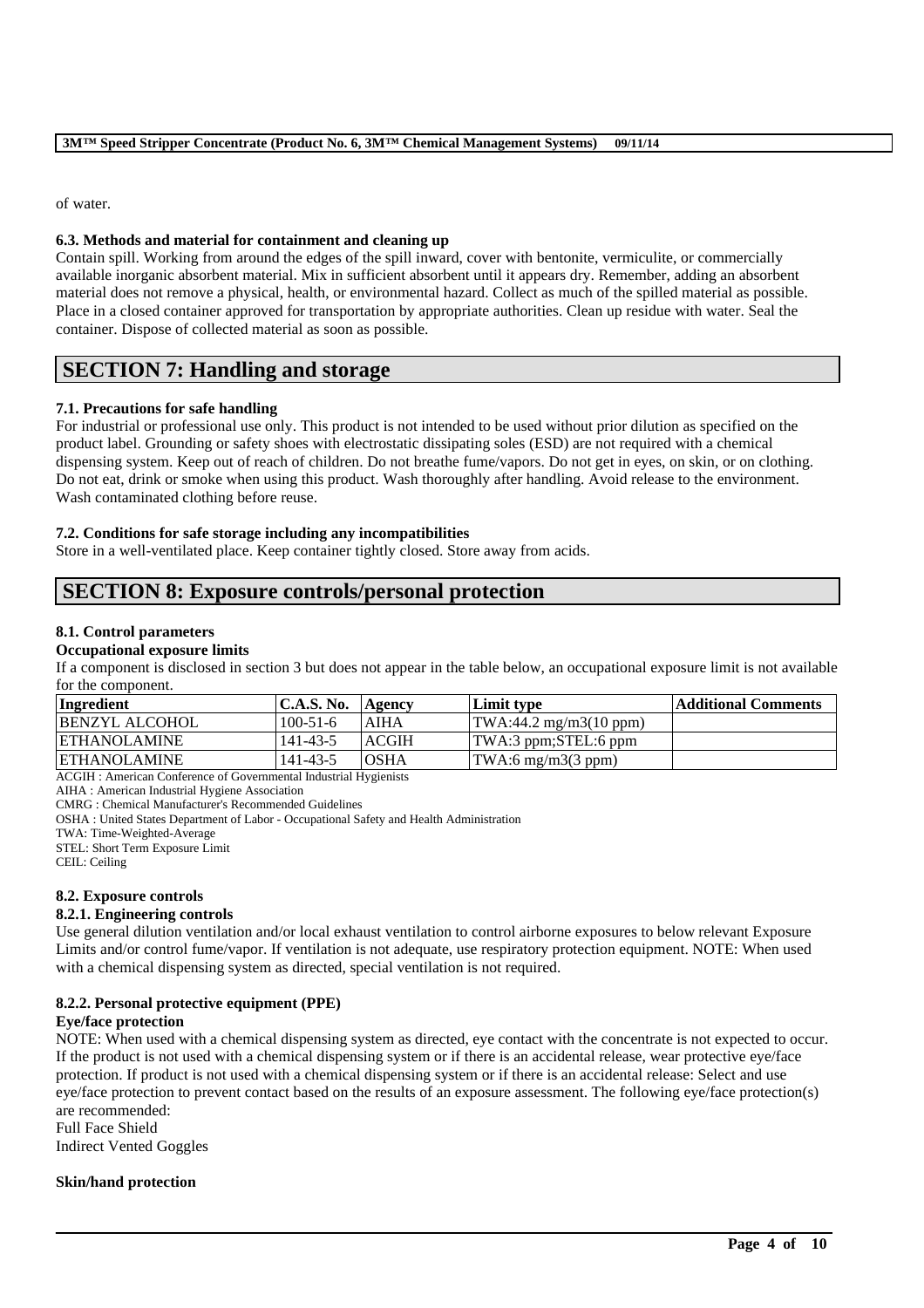NOTE: When used with a chemical dispensing system as directed, skin contact with the concentrate is not expected to occur. If product is not used with a chemical dispensing system or if there is an accidental release: Select and use gloves and/or protective clothing approved to relevant local standards to prevent skin contact based on the results of an exposure assessment. Selection should be based on use factors such as exposure levels, concentration of the substance or mixture, frequency and duration, physical challenges such as temperature extremes, and other use conditions. Consult with your glove and/or protective clothing manufacturer for selection of appropriate compatible gloves/protective clothing. Gloves made from the following material(s) are recommended:

Polymer laminate

If this product is used in a manner that presents a higher potential for exposure (eg. spraying, high splash potential etc.), then use of protective coveralls may be necessary. If product is not used with a chemical dispensing system or if there is an accidental release: Select and use body protection to prevent contact based on the results of an exposure assessment. The following protective clothing material(s) are recommended: Apron - polymer laminate

Boots - Rubber

## **Respiratory protection**

NOTE: When used with a chemical dispensing system as directed, respiratory protection is not required. If product is not used with a chemical dispensing system or if there is an accidental release: An exposure assessment may be needed to decide if a respirator is required. If a respirator is needed, use respirators as part of a full respiratory protection program. Based on the results of the exposure assessment, select from the following respirator type(s) to reduce inhalation exposure: Half facepiece or full facepiece air-purifying respirator suitable for organic vapors and particulates Half facepiece or full facepiece supplied-air respirator

For questions about suitability for a specific application, consult with your respirator manufacturer.

# **SECTION 9: Physical and chemical properties**

## **9.1. Information on basic physical and chemical properties**

| <b>General Physical Form:</b>     | Liquid                                                              |
|-----------------------------------|---------------------------------------------------------------------|
| Odor, Color, Grade:               | Soapy odor royal blue color                                         |
| Odor threshold                    | No Data Available                                                   |
| pH                                | $10.5 - 11.5$                                                       |
| <b>Boiling Point</b>              | $>$ 220 °F                                                          |
| <b>Flash Point</b>                | $>$ 220 °F [ <i>Test Method:</i> Tagliabue Closed Cup]              |
| <b>Evaporation rate</b>           | $>1$ [Ref Std: WATER=1]                                             |
| <b>Flammability</b> (solid, gas)  | Not Applicable                                                      |
| <b>Vapor Pressure</b>             | $\leq$ 27 psia [@ 131 °F]                                           |
| <b>Vapor Density</b>              | $>1$ [Ref Std: AIR=1]                                               |
| <b>Specific Gravity</b>           | 1 [ $Ref\,Std: \, WATER=1$ ]                                        |
| <b>Solubility in Water</b>        | Complete                                                            |
| Solubility- non-water             | No Data Available                                                   |
| <b>Decomposition temperature</b>  | No Data Available                                                   |
| <b>Viscosity</b>                  | $< 100$ centipoise                                                  |
| <b>Volatile Organic Compounds</b> | 90 - 98 % weight [ <i>Test Method:</i> calculated per CARB title 2] |
| <b>Percent volatile</b>           | No Data Available                                                   |
| VOC Less H2O & Exempt Solvents    | 950 - 1000 g/l [ <i>Test Method:</i> calculated per CARB title 2]   |

\_\_\_\_\_\_\_\_\_\_\_\_\_\_\_\_\_\_\_\_\_\_\_\_\_\_\_\_\_\_\_\_\_\_\_\_\_\_\_\_\_\_\_\_\_\_\_\_\_\_\_\_\_\_\_\_\_\_\_\_\_\_\_\_\_\_\_\_\_\_\_\_\_\_\_\_\_\_\_\_\_\_\_\_\_\_\_\_\_\_

# **SECTION 10: Stability and reactivity**

## **10.1. Reactivity**

This material is considered to be non reactive under normal use conditions.

## **10.2. Chemical stability**

Stable.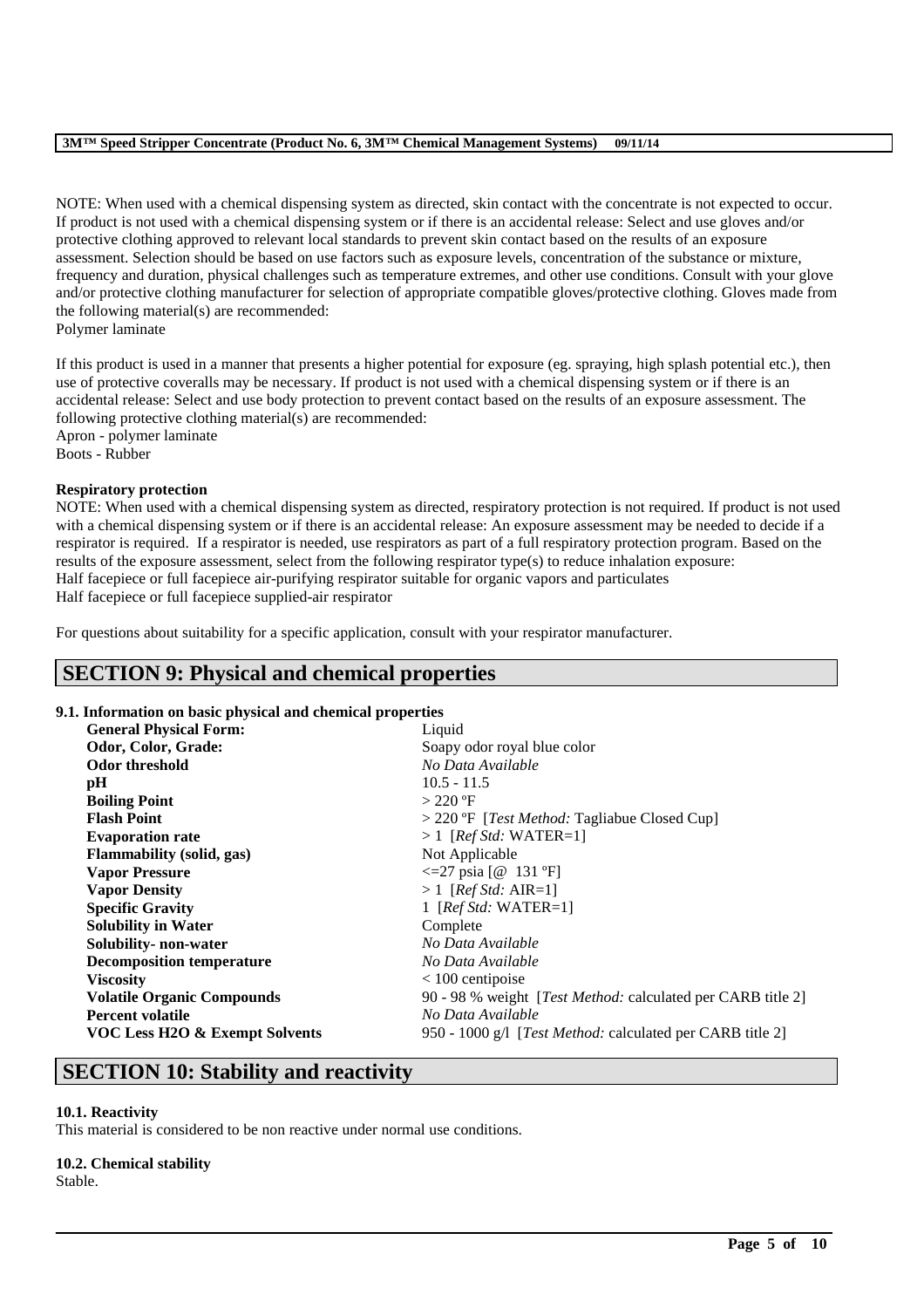# **10.3. Possibility of hazardous reactions**

Hazardous polymerization will not occur.

**10.4. Conditions to avoid** None known.

# **10.5. Incompatible materials**

None known.

## **10.6. Hazardous decomposition products**

**Substance Condition** None known.

Refer to section 5.2 for hazardous decomposition products during combustion.

# **SECTION 11: Toxicological information**

**The information below may not be consistent with the material classification in Section 2 if specific ingredient classifications are mandated by a competent authority. In addition, toxicological data on ingredients may not be reflected in the material classification and/or the signs and symptoms of exposure, because an ingredient may be present below the threshold for labeling, an ingredient may not be available for exposure, or the data may not be relevant to the material as a whole.**

## **11.1. Information on Toxicological effects**

### **Signs and Symptoms of Exposure**

**Based on test data and/or information on the components, this material may produce the following health effects: Inhalation:**

Harmful if inhaled.

Respiratory Tract Irritation: Signs/symptoms may include cough, sneezing, nasal discharge, headache, hoarseness, and nose and throat pain. May cause target organ effects after inhalation.

### **Skin Contact:**

Harmful in contact with skin. Corrosive (Skin Burns): Signs/symptoms may include localized redness, swelling, itching, intense pain, blistering, ulceration, and tissue destruction.

## **Eye Contact:**

Corrosive (Eye Burns): Signs/symptoms may include cloudy appearance of the cornea, chemical burns, severe pain, tearing, ulcerations, significantly impaired vision or complete loss of vision.

### **Ingestion:**

Harmful if swallowed. Gastrointestinal Corrosion: Signs/symptoms may include severe mouth, throat and abdominal pain; nausea; vomiting; and diarrhea; blood in the feces and/or vomitus may also be seen. May cause target organ effects after ingestion.

### **Target Organ Effects:**

### **Single exposure may cause:**

Central Nervous System (CNS) Depression: Signs/symptoms may include headache, dizziness, drowsiness, incoordination, nausea, slowed reaction time, slurred speech, giddiness, and unconsciousness.

### **Toxicological Data**

If a component is disclosed in section 3 but does not appear in a table below, either no data are available for that endpoint or the data are not sufficient for classification.

\_\_\_\_\_\_\_\_\_\_\_\_\_\_\_\_\_\_\_\_\_\_\_\_\_\_\_\_\_\_\_\_\_\_\_\_\_\_\_\_\_\_\_\_\_\_\_\_\_\_\_\_\_\_\_\_\_\_\_\_\_\_\_\_\_\_\_\_\_\_\_\_\_\_\_\_\_\_\_\_\_\_\_\_\_\_\_\_\_\_

## **Acute Toxicity**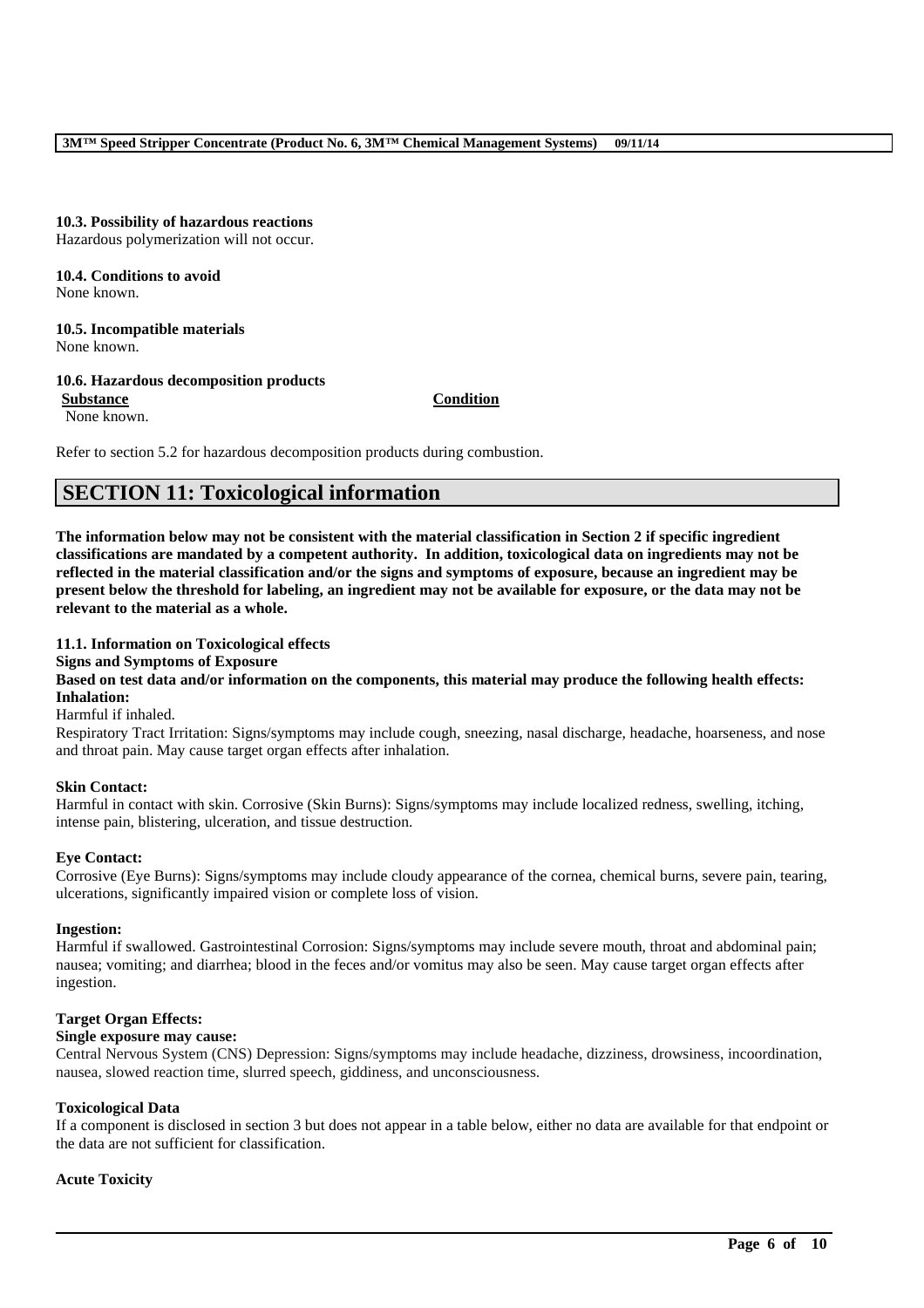| <b>Name</b>           | Route          | <b>Species</b> | <b>Value</b>                                        |
|-----------------------|----------------|----------------|-----------------------------------------------------|
| Overall product       | Dermal         |                | No data available; calculated ATE 1,000 - 2,000     |
|                       |                |                | mg/kg                                               |
| Overall product       | Inhalation-    |                | No data available; calculated ATE 10 - 20 mg/l      |
|                       | Vapor $(4 hr)$ |                |                                                     |
| Overall product       | Ingestion      |                | No data available; calculated ATE 300 - 2,000 mg/kg |
| BENZYL ALCOHOL        | Inhalation-    | Rat            | $LC50$ 8.8 mg/l                                     |
|                       | Dust/Mist      |                |                                                     |
|                       | (4 hours)      |                |                                                     |
| <b>BENZYL ALCOHOL</b> | Ingestion      | Rat            | $LD50$ 1,230 mg/kg                                  |
| ETHANOLAMINE          | Inhalation-    | official       | LC50 estimated to be $10 - 20$ mg/l                 |
|                       | Vapor          | classifica     |                                                     |
|                       |                | tion           |                                                     |
| <b>ETHANOLAMINE</b>   | Dermal         | Rabbit         | LD50 $1,000$ mg/kg                                  |
| <b>ETHANOLAMINE</b>   | Ingestion      | Rat            | LD50 1,720 mg/kg                                    |

 $\overline{ATE}$  = acute toxicity estimate

### **Skin Corrosion/Irritation**

| <b>Name</b>    | <b>Species</b> | Value         |
|----------------|----------------|---------------|
| BENZYL ALCOHOL | Multiple       | Mild irritant |
|                | anımal         |               |
|                | species        |               |
| ETHANOLAMINE   | Rabbit         | Corrosive     |

## **Serious Eye Damage/Irritation**

| $\bullet$ $\bullet$<br>Name          | <b>Species</b> | $-1$<br>⁄ alue       |
|--------------------------------------|----------------|----------------------|
| <b>ALCOHOL</b><br><b>BENZYI</b><br>. | Rabbit         | ∽<br>Severe irritant |
| AMINE<br>ETHANOL,                    | Rabbit         | Corrosive            |

# **Skin Sensitization**

| <b>Name</b>    | <b>Species</b> | Value                                          |
|----------------|----------------|------------------------------------------------|
| BENZYL ALCOHOL | Human          | Some positive data exist, but the data are not |
|                | and            | sufficient for classification                  |
|                | animal         |                                                |
| ETHANOLAMINE   | Guinea         | Some positive data exist, but the data are not |
|                | pig            | sufficient for classification                  |

# **Respiratory Sensitization**

| Name | species | ⁄ alue |
|------|---------|--------|
|      |         |        |

# **Germ Cell Mutagenicity**

| <b>Name</b>    | Route    | Value                                          |
|----------------|----------|------------------------------------------------|
| BENZYL ALCOHOL | In vivo  | Not mutagenic                                  |
| BENZYL ALCOHOL | In Vitro | Some positive data exist, but the data are not |
|                |          | sufficient for classification                  |
| ETHANOLAMINE   | In Vitro | Not mutagenic                                  |
| ETHANOLAMINE   | In vivo  | Not mutagenic                                  |

# **Carcinogenicity**

| Name                  | Route     | <b>Species</b> | Value            |
|-----------------------|-----------|----------------|------------------|
| <b>BENZYL ALCOHOL</b> | Ingestion | Multiple       | Not carcinogenic |
|                       |           | anımal         |                  |
|                       |           | species        |                  |

# **Reproductive Toxicity**

# **Reproductive and/or Developmental Effects**

| <b>Name</b>    | Route     | <b>Value</b>             | <b>Species</b> | <b>Test Result</b> | <b>Exposure</b> |
|----------------|-----------|--------------------------|----------------|--------------------|-----------------|
|                |           |                          |                |                    | <b>Duration</b> |
| BENZYL ALCOHOL | Ingestion | Not toxic to development | Mouse          | NOAEL 550          | during          |
|                |           |                          |                | mg/kg/day          | organogenesi    |
|                |           |                          |                |                    |                 |
| ETHANOLAMINE   | Dermal    | Not toxic to development | Rat            | NOAEL 225          | during          |
|                |           |                          |                | mg/kg/day          | organogenesi    |
|                |           |                          |                |                    |                 |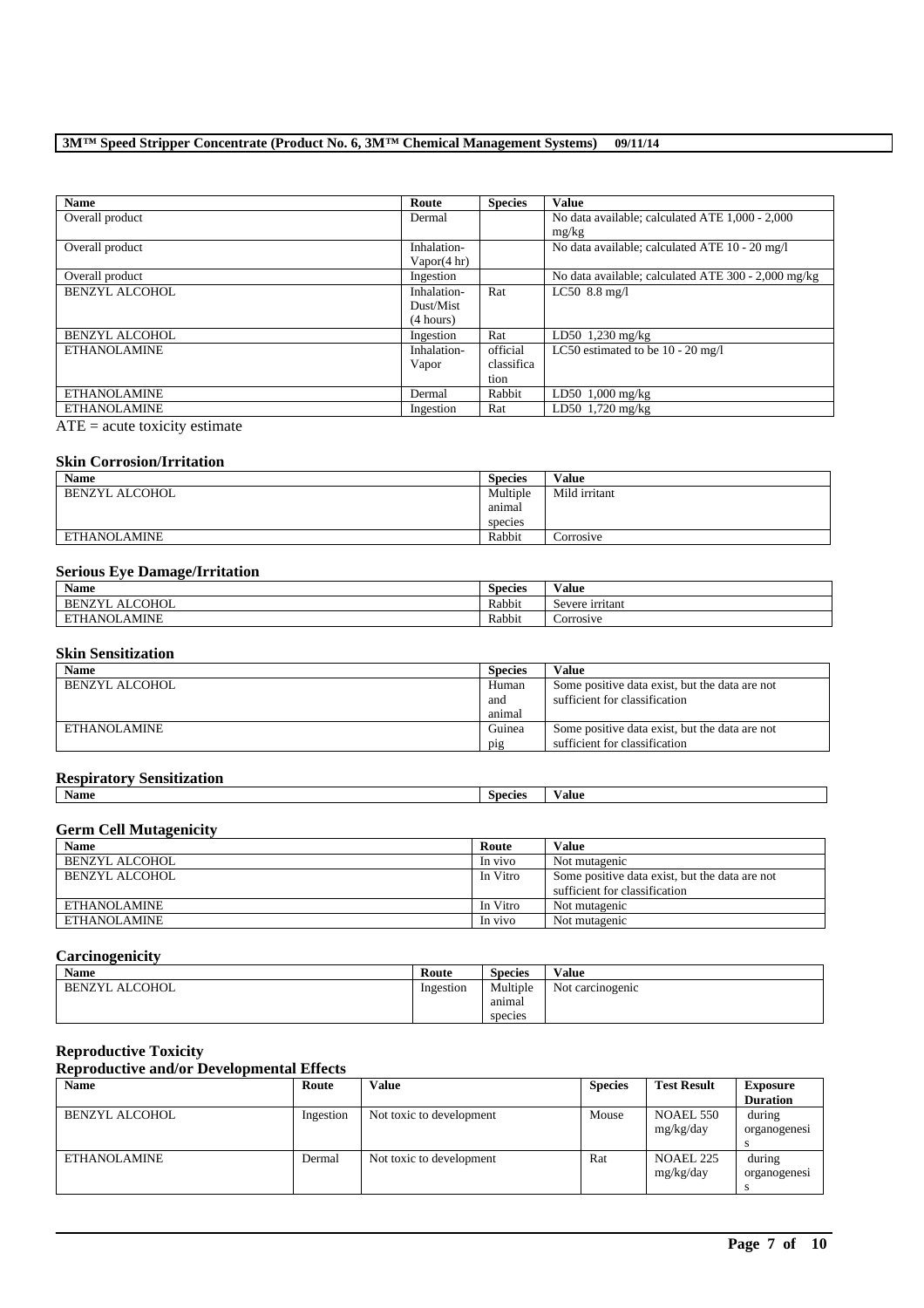| <b>ETHANOLAMINE</b> | Ingestion | Not toxic to development | Rat | NOAEL 616 | during       |
|---------------------|-----------|--------------------------|-----|-----------|--------------|
|                     |           |                          |     | mg/kg/day | organogenesi |
|                     |           |                          |     |           |              |

### **Target Organ(s)**

#### **Specific Target Organ Toxicity - single exposure**

| <b>Name</b>           | Route      | Target Organ(s)        | <b>Value</b>                      | <b>Species</b> | <b>Test Result</b> | <b>Exposure</b> |
|-----------------------|------------|------------------------|-----------------------------------|----------------|--------------------|-----------------|
|                       |            |                        |                                   |                |                    | <b>Duration</b> |
| <b>BENZYL ALCOHOL</b> | Inhalation | central nervous        | May cause drowsiness or           |                | <b>NOAEL Not</b>   |                 |
|                       |            | system depression      | dizziness                         |                | available          |                 |
| <b>BENZYL ALCOHOL</b> | Inhalation | respiratory irritation | Some positive data exist, but the |                | <b>NOAEL Not</b>   |                 |
|                       |            |                        | data are not sufficient for       |                | available          |                 |
|                       |            |                        | classification                    |                |                    |                 |
| <b>BENZYL ALCOHOL</b> | Ingestion  | central nervous        | May cause drowsiness or           |                | <b>NOAEL Not</b>   |                 |
|                       |            | system depression      | dizziness                         |                | available          |                 |
| <b>ETHANOLAMINE</b>   | Inhalation | respiratory irritation | May cause respiratory irritation  | Human          | <b>NOAEL Not</b>   |                 |
|                       |            |                        |                                   | and            | available          |                 |
|                       |            |                        |                                   | animal         |                    |                 |

# **Specific Target Organ Toxicity - repeated exposure**

| <b>Name</b>           | Route      | Target Organ(s)       | Value                             | <b>Species</b> | <b>Test Result</b>   | <b>Exposure</b> |
|-----------------------|------------|-----------------------|-----------------------------------|----------------|----------------------|-----------------|
|                       |            |                       |                                   |                |                      | <b>Duration</b> |
| <b>BENZYL ALCOHOL</b> | Ingestion  | endocrine system      | Some positive data exist, but the | Rat            | <b>NOAEL 400</b>     | 13 weeks        |
|                       |            | muscles   kidney      | data are not sufficient for       |                | mg/kg/day            |                 |
|                       |            | and/or bladder        | classification                    |                |                      |                 |
| <b>BENZYL ALCOHOL</b> | Ingestion  | $n$ ervous system     | Some positive data exist, but the | Mouse          | NOAEL 645            | 8 days          |
|                       |            | respiratory system    | data are not sufficient for       |                | mg/kg/day            |                 |
|                       |            |                       | classification                    |                |                      |                 |
| <b>ETHANOLAMINE</b>   | Inhalation | liver   kidney and/or | Some positive data exist, but the | Multiple       | NOAEL.               | 5 weeks         |
|                       |            | bladder   respiratory | data are not sufficient for       | animal         | $0.656 \text{ mg}/1$ |                 |
|                       |            | system                | classification                    | species        |                      |                 |
| <b>ETHANOLAMINE</b>   | Ingestion  | hematopoietic         | Some positive data exist, but the | Rat            | <b>NOAEL Not</b>     |                 |
|                       |            | system   liver        | data are not sufficient for       |                | available            |                 |
|                       |            | kidney and/or         | classification                    |                |                      |                 |
|                       |            | bladder   respiratory |                                   |                |                      |                 |
|                       |            | system                |                                   |                |                      |                 |

### **Aspiration Hazard**

**Name Value**

**Please contact the address or phone number listed on the first page of the SDS for additional toxicological information on this material and/or its components.**

# **SECTION 12: Ecological information**

### **Ecotoxicological information**

A 3M Product Environmental Data Sheet (PED) is available.

### **Chemical fate information**

A 3M Product Environmental Data Sheet (PED) is available.

# **SECTION 13: Disposal considerations**

### **13.1. Disposal methods**

Dispose of contents/ container in accordance with the local/regional/national/international regulations. Incinerate in a permitted waste incineration facility. Proper destruction may require the use of additional fuel during incineration processes. As a disposal alternative, utilize an acceptable permitted waste disposal facility. Empty drums/barrels/containers used for transporting and handling hazardous chemicals (chemical substances/mixtures/preparations classified as Hazardous as per applicable regulations) shall be considered, stored, treated & disposed of as hazardous wastes unless otherwise defined by applicable waste regulations. Consult with the respective regulating authorities to determine the available treatment and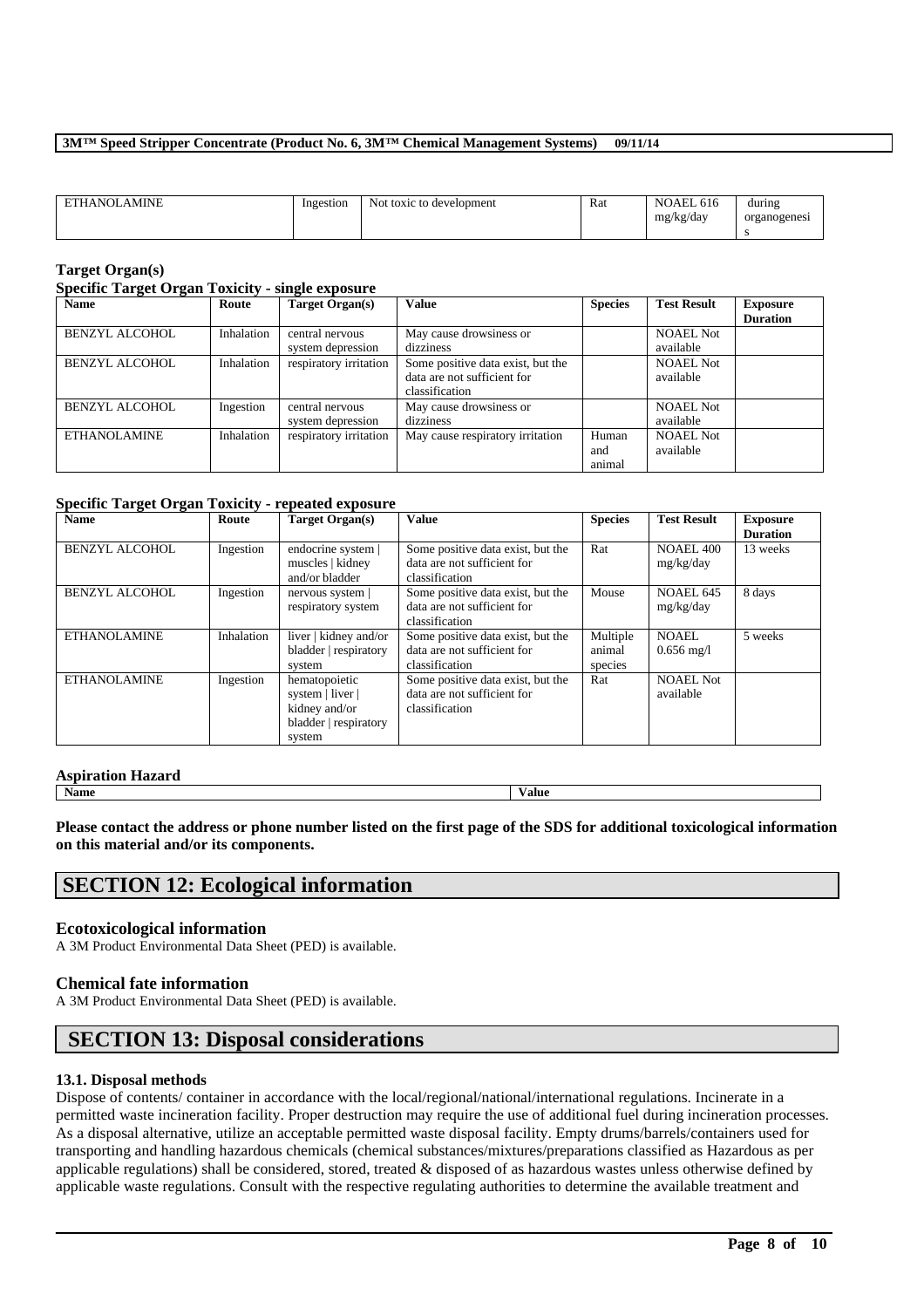disposal facilities.

**EPA Hazardous Waste Number (RCRA):** Not regulated

# **SECTION 14: Transport Information**

For Transport Information, please visit **http://3M.com/Transportinfo** or call 1-800-364-3577 or 651-737-6501.

# **SECTION 15: Regulatory information**

# **15.1. US Federal Regulations**

# **311/312 Hazard Categories:**

Fire Hazard - No Pressure Hazard - No Reactivity Hazard - No Immediate Hazard - Yes Delayed Hazard - No

# **15.2. State Regulations**

## **15.3. Chemical Inventories**

The components of this material are in compliance with the provisions of Australia National Industrial Chemical Notification and Assessment Scheme (NICNAS). Certain restrictions may apply. Contact the selling division for additional information.

The components of this product are in compliance with the new substance notification requirements of CEPA.

The components of this material are in compliance with the China "Measures on Environmental Management of New Chemical Substance". Certain restrictions may apply. Contact the selling division for additional information.

The components of this material are in compliance with the provisions of Japan Chemical Substance Control Law. Certain restrictions may apply. Contact the selling division for additional information.

The components of this material are in compliance with the provisions of Philippines RA 6969 requirements. Certain restrictions may apply. Contact the selling division for additional information.

The components of this product are in compliance with the chemical notification requirements of TSCA.

# **15.4. International Regulations**

**This SDS has been prepared to meet the U.S. OSHA Hazard Communication Standard, 29 CFR 1910.1200.**

# **SECTION 16: Other information**

### **NFPA Hazard Classification Health:** 3 **Flammability:** 1 **Instability:** 0 **Special Hazards:** None **Acid/Base:** Alkaline

National Fire Protection Association (NFPA) hazard ratings are designed for use by emergency response personnel to address the hazards that are presented by short-term, acute exposure to a material under conditions of fire, spill, or similar emergencies. Hazard ratings are primarily based on the inherent physical and toxic properties of the material but also include the toxic properties of combustion or decomposition products that are known to be generated in significant quantities.

\_\_\_\_\_\_\_\_\_\_\_\_\_\_\_\_\_\_\_\_\_\_\_\_\_\_\_\_\_\_\_\_\_\_\_\_\_\_\_\_\_\_\_\_\_\_\_\_\_\_\_\_\_\_\_\_\_\_\_\_\_\_\_\_\_\_\_\_\_\_\_\_\_\_\_\_\_\_\_\_\_\_\_\_\_\_\_\_\_\_

## **HMIS Hazard Classification**

**Health:** 3 **Flammability:** 1 **Physical Hazard:** 0 **Personal Protection:** X - See PPE section.